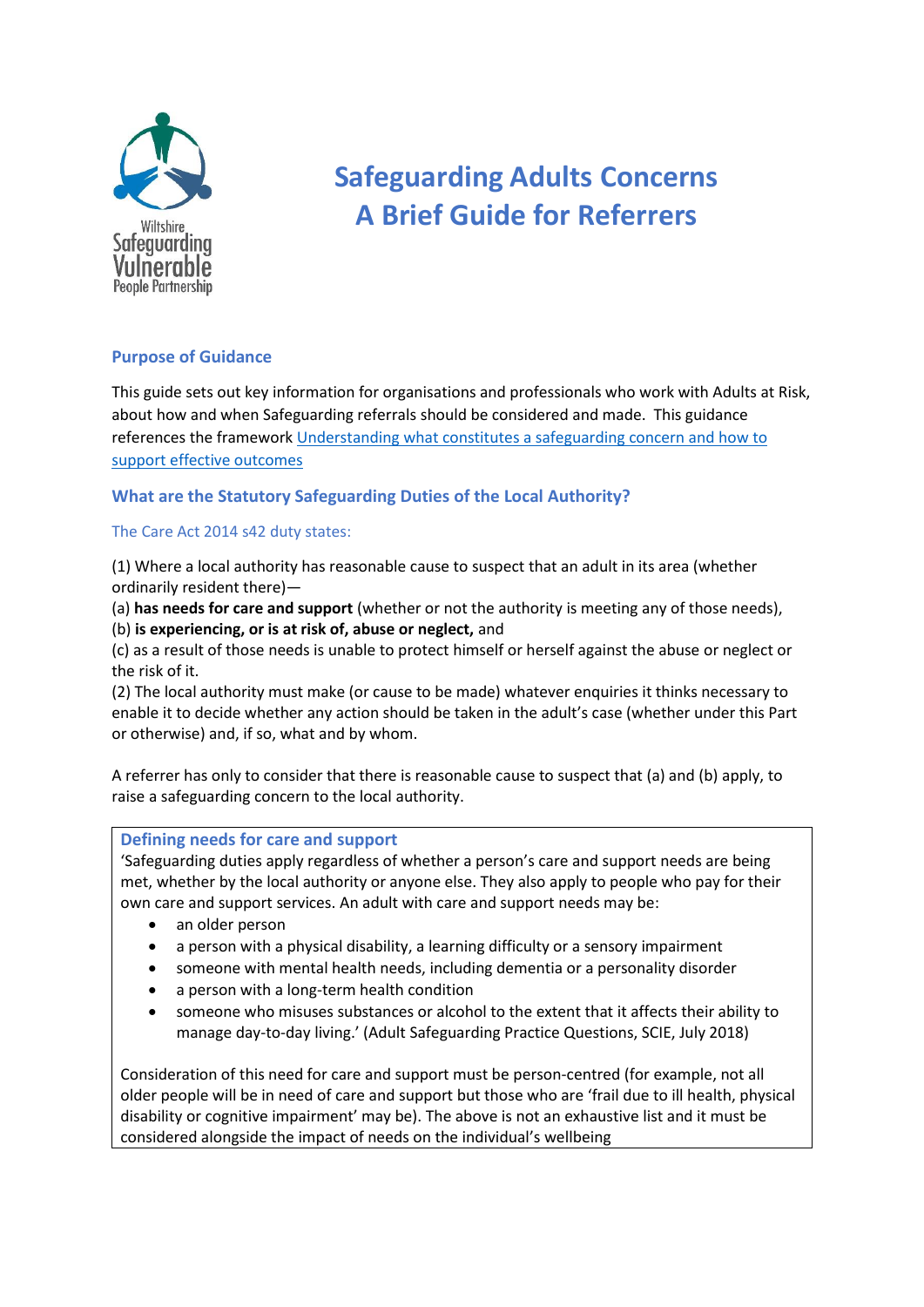# **What do referrers need to consider before deciding to refer an adult safeguarding concern?**

Where there is uncertainty referrers should always consult with the MASH. If this is not possible, they should not be discouraged from making a referral, 'if in doubt refer'. The following areas could be considered when deciding whether to make a referral.

## 1. Am I concerned about the adult's welfare, or about risk of or actual abuse or neglect?

Concerns about the adult's welfare can be referred separately to adult social care for an offer to the person of a needs assessment.

## 2. Does the adult appear to me to meet the definition of being an adult with care and support needs?

If they do not, but I am still concerned that they are being harmed, who will I contact to engage with the adult and/or support me to help to problem solve? Options may include the police, their GP, local housing provider, trading standards or any agency/group specified in local guidance. If they do not appear to meet the definition but I am still concerned I may wish to discuss this with the MASH for further problem solving.

## 3. How does the adult want to participate in raising the concern?

You will need to explain your concerns to the adult, unless doing so will increase the risk to them. Do they want to raise the safeguarding concern themselves? If not, do they want you to support them to raise the concern? If not, do they want you to raise the concern on their behalf?

## 4. Having explained your concerns, does the adult consent to a concern being raised?

If the person does not consent to you making a referral there are further questions you can ask to help you clarify whether or not you should override their wishes and make a referral without their consent. Are the person's 'vital interests' at stake, is their life at risk? Are they being subject to inhuman and degrading treatment which is having a serious impact on their wellbeing? Legislation supports information sharing when an adult meets the criteria for the s42 duty or when their vital interests are at risk. If other adults or children are at risk of being abused there is likely to be a public interest in preventing that abuse, and the adults right to respect for private life may also be over-ridden.

# **Safeguarding is everyone's business**

Take action to refer as 'no professional should assume that someone else will pass on information which they think may be critical to the safety and wellbeing of the adult. If a professional has concerns about the adult's welfare and believes they are suffering or likely to suffer abuse or neglect, then they should share the information with the local authority and/ or, the police if they believe or suspect that a crime has been committed'. You may need to seek advice from a Manager or the Safeguarding Adults Lead in your organisation.

# **Making Safeguarding Personal, gaining the view and outcomes wanted by the Adult**

Making Safeguarding Personal tells us that the Adult is placed at the centre of the Safeguarding process. All practitioners have the duty to develop an understanding of what the Adult being safeguarded wishes to achieve. This includes obtaining their desired outcomes and goals. Practitioners should also record the Adult's views and wishes. They should work with the Adult and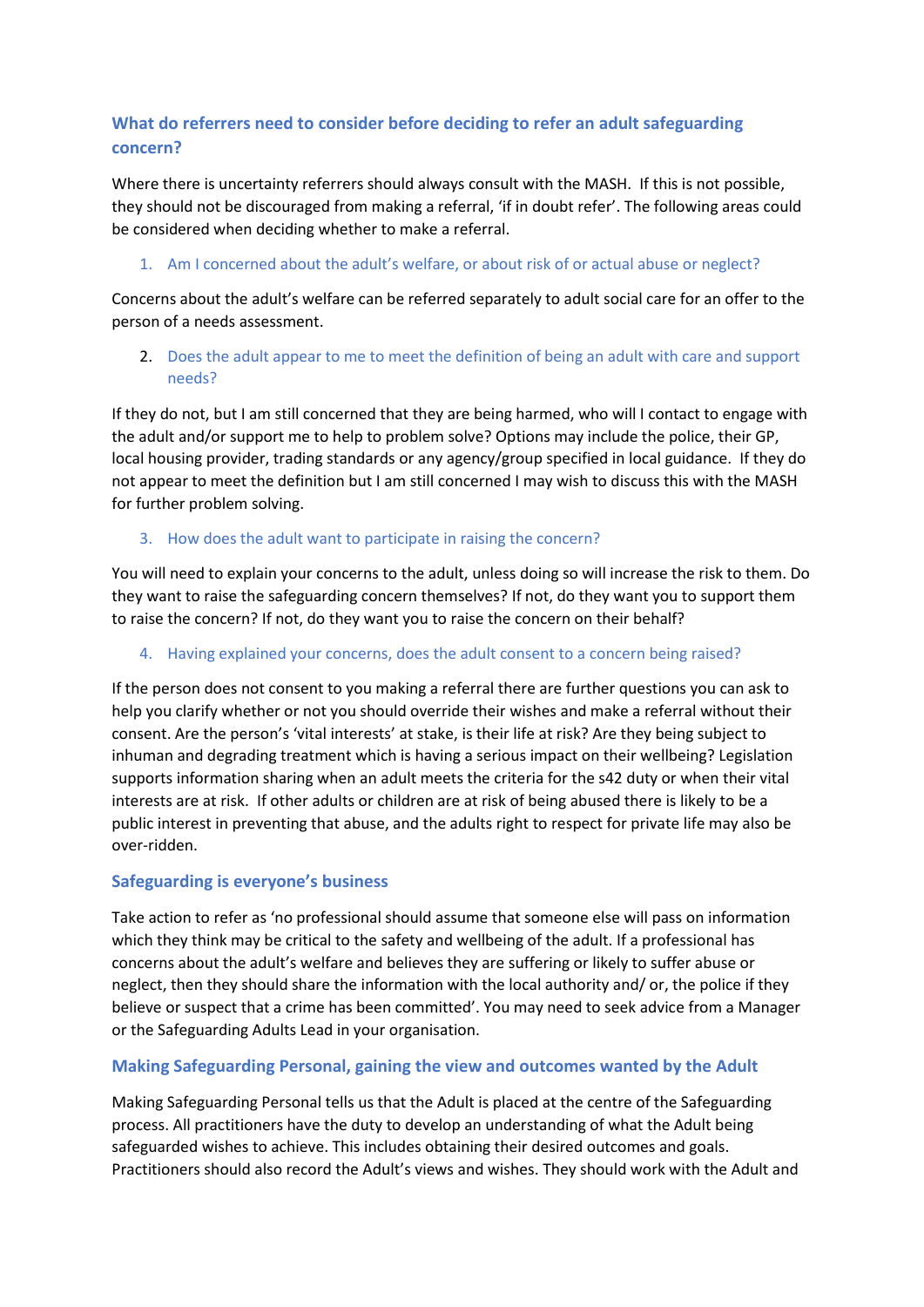their representative or advocate how best to achieve those outcomes. This includes consideration of circumstances where the adult does not want action taken, but where it is considered that the concern needs to be raised because of an overriding public interest. See below in the 'Sharing of Information" section. The wishes of the adult are fundamental to the safeguarding process. The adult's views should be sought and obtained. Advise the Adult that you need to make a referral and ask what outcomes he/she wishes for. Remember "No decision about me without me."

# **What needs to be included in a referral and in discussions about a concern?**

In order to understand the situation and represent the views of the adult and referrer well the following details should be included in the referral (in addition to more generic details required in the referral):

- What is working well in supporting the adult's wellbeing, what are the strengths in their life?
- What are you concerned about? Why are you referring now? What is the current impact on the adult and/or others in the situation? Including on their wellbeing?
- What does the adult want to happen?
- Does the adult have care and support needs? Are they experiencing or at risk of abuse/ neglect?
- What are the complicating factors? For example, is the adult experiencing duress, are they being controlled?
- What is your perception of risk and level of risk to the person, children, others? What are the perceptions of the adult or others in the situation?
- What actions have been taken so far?
- Any relevant historical information.
- Any reasonable adjustments (eg to support effective communication) or additional support/ advocacy input that might be needed to enable the adult to understand and be involved in the safeguarding enquiry

# **Mental Capacity**

Consideration of 'capacity' and 'consent' are central to adult safeguarding. The Mental Capacity Act, its principles and guidance should be applied throughout everyday Safeguarding practice.

There should always be a presumption that the adult has capacity to make decisions unless there is evidence to suggest otherwise.

However, there are some circumstances when it may be necessary to consider the protection and rights of others and to override the withholding of consent to ensure the protection of the Adult and/or others. An adult has the right to choose to remain in a situation where they risk being harmed or where they choose to take risks.

The five statutory principles form the basis of an assessment of mental capacity:

- A person must be assumed to have capacity unless it is established that they lack capacity.
- A person is not to be treated as unable to make a decision unless all practicable steps to help him to do so have been taken without success.
- A person is not to be treated as unable to make a decision merely because he makes an unwise decision.
- An act done, or decision made, under this Act for or on behalf of a person who lacks capacity must be done, or made, in his best interests.
- Before the act is done, or the decision is made, regard must be had to whether the purpose for which it is needed can be as effectively achieved in a way that is less restrictive of the person's rights and freedom of action.